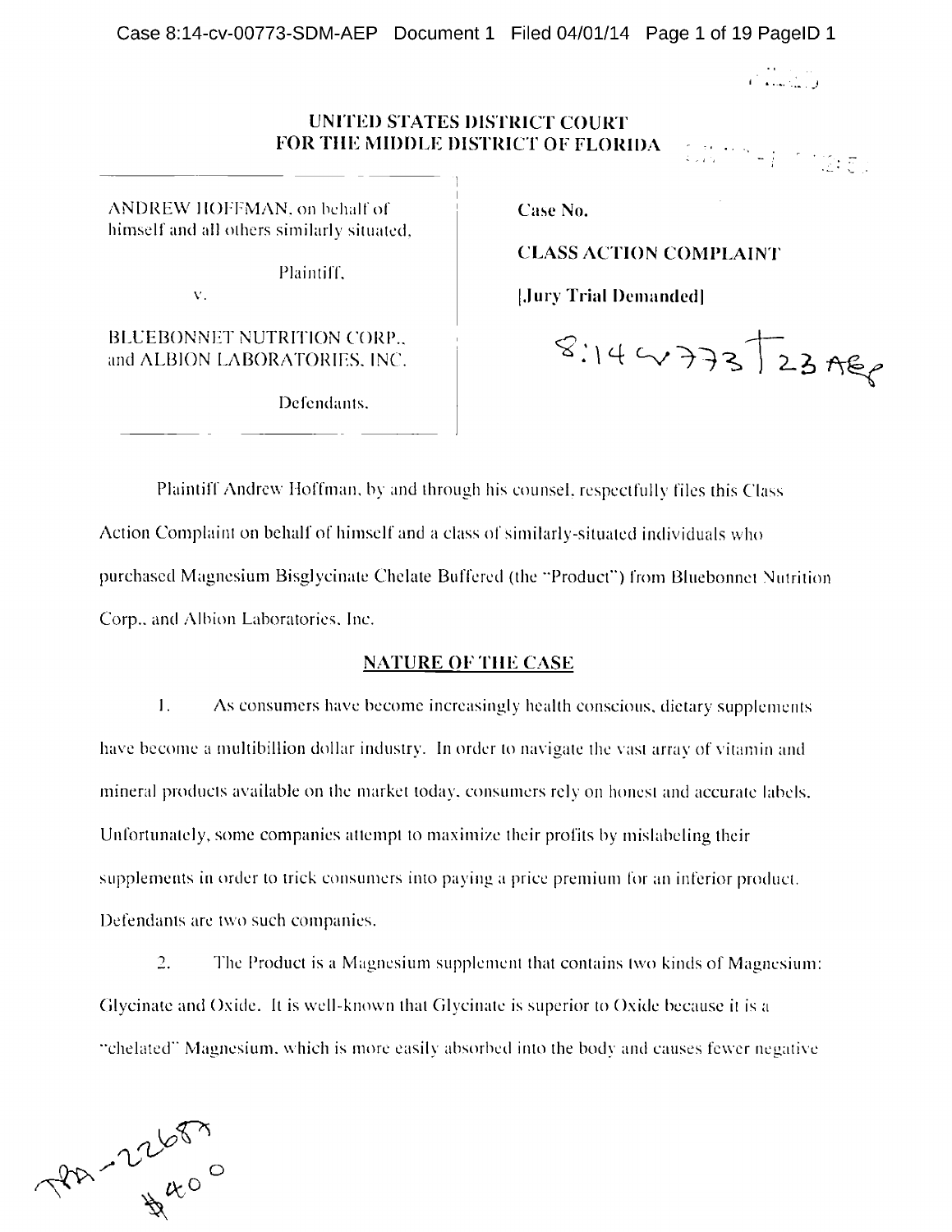side effects. Accordingly, the wholesale and retail prices for Glycinate are higher than for Oxide.

3. In an effort to cut costs while maintaining demand, Defendants blend Glycinate with Oxide but do not list Oxide as an ingredient anywhere on the Product label. They do, however, list Glycinate as an ingredient on the "Supplement Facts" panel. This enables Defendants to charge <sup>a</sup> price premium for the Product by charging the same price for the Product as would be charged for Glycinate.

4. Under the false impression that Defendants' Product is Glycinate, tens of thousands of consumers have paid <sup>a</sup> price premium for an inferior form of Magnesium, thereby padding Defendants' pockets with undeserved profits. This suit seeks redress on behalf of consumers who paid <sup>a</sup> price premium for the Product under the reasonable but mistaken belief that it was Magnesium Glycinate.

### **PARTIES**

5. Plaintiff Andrew Hoffman resides in Clearwater Florida. In or around December 2013, Mr. Hoffman purchased <sup>a</sup> bottle of Defendants' Product. Were it not for Defendants' unfair and deceptive practices, Plaintiff and the Class would not have purchased Defendants' Product or paid <sup>a</sup> price premium to purchase it. If Defendants' Product did in fact provide Magnesium Glycinate as promised rather than also containing Magnesium Oxide, Plaintiff would likely continue to purchase the Product and pay the price premium to purchase it.

6. Defendant Bluebonnet Nutrition Corp. ("Bluebonnet") is <sup>a</sup> Texas corporation headquartered at <sup>12915</sup> Dairy Ashford, Sugar Land, TX 77478. Bluebonnet markets and sells nutrition supplements, including the Product, worldwide.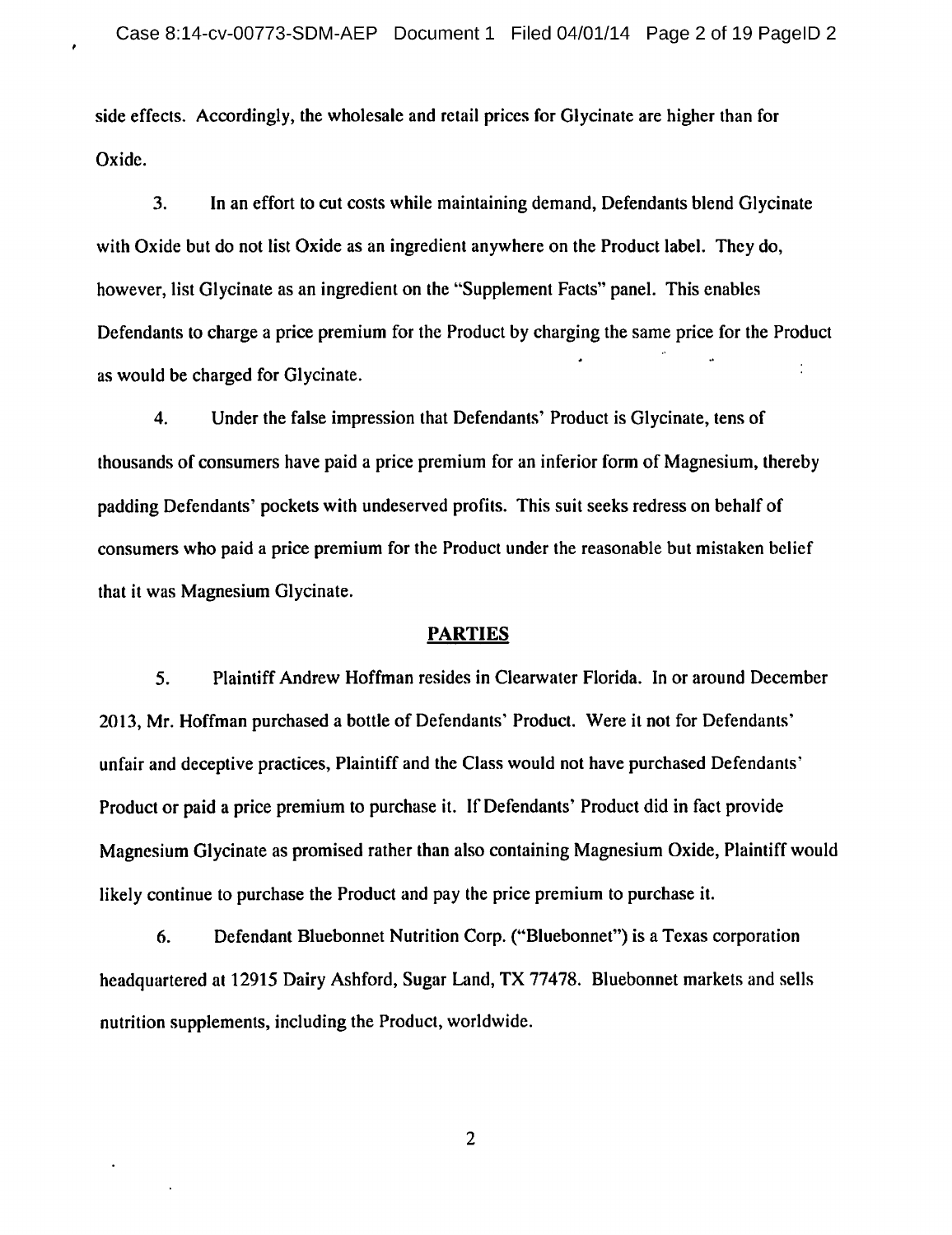7. Defendant Albion Laboratories, Inc. ("Albion") is <sup>a</sup> Utah corporation headquartered at <sup>101</sup> N. Main Street, Clearfield, Utah 84015. Albion manufactures and supplies mineral amino acid chelate nutrition to industries worldwide. Pursuant to an agreement with Bluebonnet, Albion was able to control the nature and content of the Product's label.

### JURISDICTION AND VENUE

8. This Court has jurisdiction over this action pursuant to the Class Action Fairness Act of 2005, 28 U.S.C. § 1332(d). Jurisdiction is proper because (1) the matter in controversy exceeds the sum or value of \$5,000,000.00, exclusive of interests and costs; (2) the named Plaintiff and the Defendants are citizens of different states; and (3) the proposed class has more than 100 members. 28 U.S.C.  $\S$  1332(d)(2), (5)(B).

9. Venue is proper in this Court pursuant to 28 U.S.C. § 1391 because a substantial part of the events giving rise to the claim occurred within this judicial district, and because Defendants have marketed and sold the products at issue in this action within this judicial district and have done business within this judicial district.

### GENERAL ALLEGATIONS

10. Consumers are increasingly health conscious and often rely on vitamin and mineral supplements to promote health and prevent disease. A multibillion dollar industry, nutrition supplements have become <sup>a</sup> mainstay of the American diet. However, because most supplements are over-the-counter, and particularly in the era of self-diagnosis on the Internet, consumers depend on the accuracy and honesty of labels so they can make informed decisions about which products to purchase for their health needs.

11. Magnesium has become one of the best selling minerals on the market, as studies show that <sup>a</sup> staggering 68% of Americans do not consume the recommended daily intake of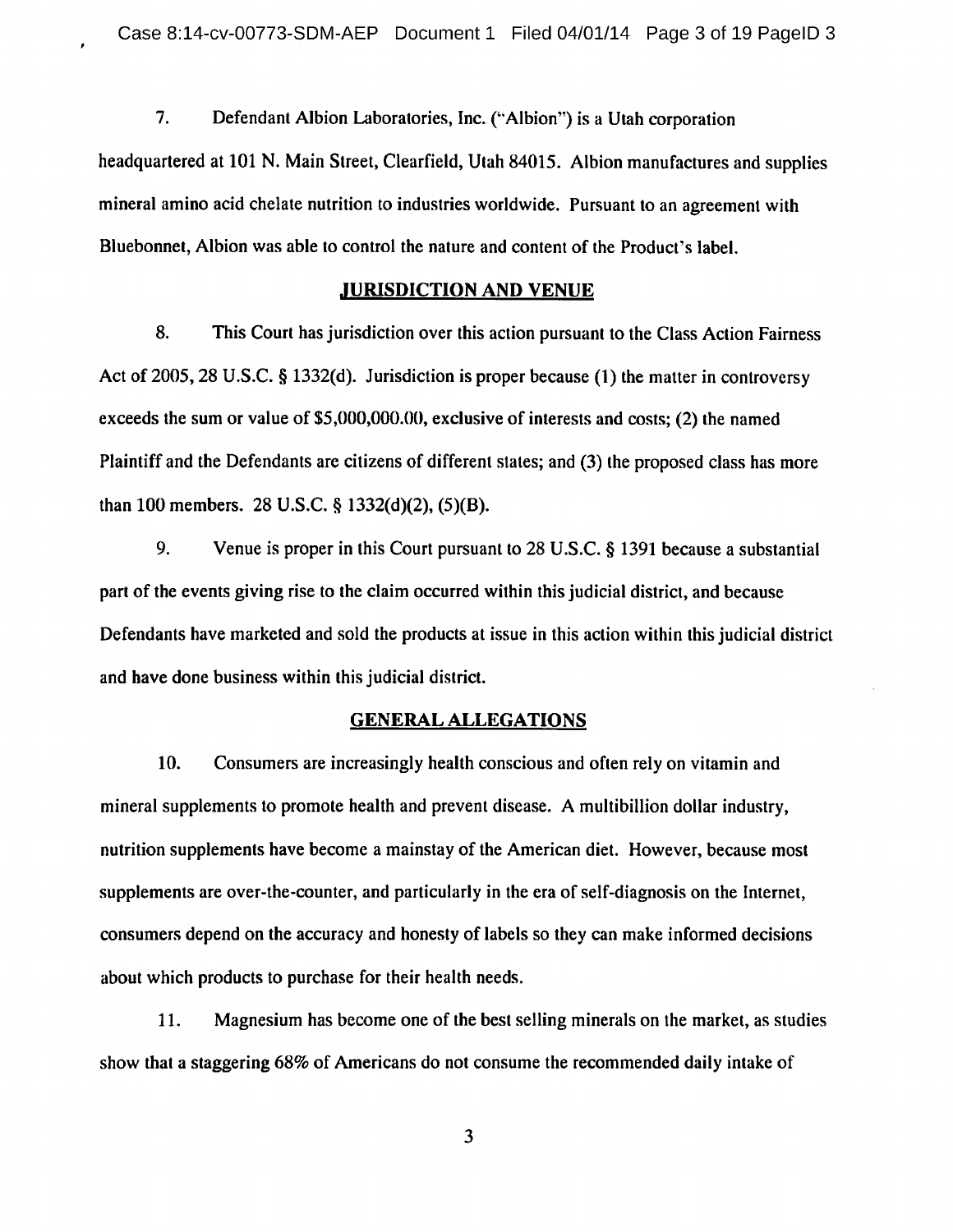magnesium. Magnesium is critical to <sup>a</sup> wide variety of essential bodily functions, including protein synthesis, muscle and nerve function, bone development, blood glucose control, and blood pressure regulation. Magnesium deficiencies have also been linked to insomnia. Magnesium supplements are therefore growing in popularity as consumers learn about the consequences of <sup>a</sup> deficiency in this essential mineral.

12. Because Magnesium must be combined with another substance in order to properly absorb into the body, there are numerous types of Magnesium supplements. The types of Magnesium supplements are defined by the substances with which the Magnesium is combined, and include: Glycinate, Malate, Citrate, Threonate, Taurate, Chloride or Lactate, Carbonate, Sulfate or Hydroxide, and Oxide. The greater the absorption, the greater the "bioavailability."

13. Glycinate is one of the most bioavailable forms of magnesium "and is typically ideal for those who are trying to correct a deficiency."<sup>1</sup> Oxide, by contrast, is one of the least bioavailable forms of Magnesium and has an unpleasant laxative effect.<sup>2</sup> One study found that Oxide only has a 4% absorption rate.<sup>3</sup> Another found that Glycinate has a more immediate and higher overall absorption rate in, and is better tolerated by, patients who have difficulty absorbing and retaining magnesium due to a procedure called "ileal resection."<sup>4</sup> The University of Kansas Medical Center clearly states: "Magnesium oxide is poorly absorbed, and hence likely

<sup>&</sup>lt;sup>1</sup> http://articles.mercola.com/sites/articles/archive/2012/12/17/magnesium-benefits.aspx; see also http://www.huffingtonpost.com/dr-mark-hyman/magnesium-the-most-powerf b\_425499.html (recommending mg citrate, glycinate, taurate, or aspartate).

<sup>&</sup>lt;sup>2</sup> http://www.emed.com.au/3438 (explaining that Mg oxide is used as a laxative).

 $3$  Firoz M, Graber M. (2001) Bioavailability of US commercial magnesium preparations. Magnesium Research. 14(4):257-62.

<sup>&</sup>lt;sup>4</sup> Schuette S.A. et al. (1994) Bioavailability of magnesium diglycinate vs magnesium oxide in patients with ilcal resection. <sup>J</sup> Parenter Enteral Nutr. 18(5):430-5.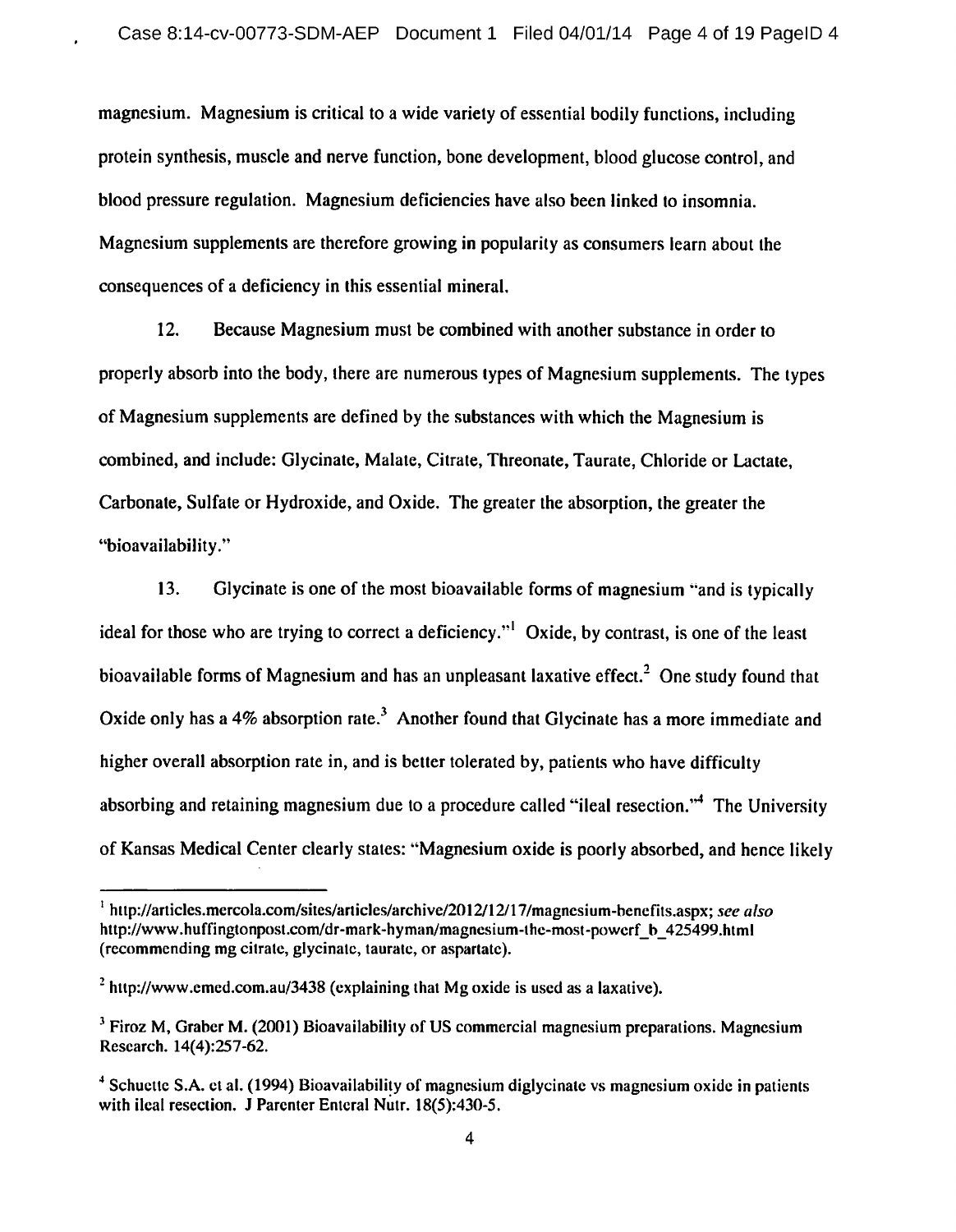to cause diarrhea. We do not recommend magnesium oxide."<sup>5</sup> Livestrong.com also recommends

**Glycinate over Oxide:** 

If you are suffering from a magnesium deficiency, magnesium glycinate or other forms of chelated magnesium may be your best bet because they are so well absorbed, says Carolyn Dean. author of "The Magnesium Miracle." Your body may tolerate magnesium glycinate better than magnesium oxide, which is commonly used for this purpose, notes Donald Goldberg, lead author for "The Best Supplement for Your Health."<sup>6</sup>

Dr. Andrew Weil, a well-known naturopath, recommends Glycinate over Oxide,<sup>7</sup> and even

Albion's own studies, which are readily available on the Internet, promote the superiority of

Glycinate as compared to Oxide:



14. Unsurprisingly, consumers believe Glycinate is superior to Oxide. This is demonstrated by numerous blog posts espousing Glycinate over Oxide. For example, in an online forum with a blog post entitled "Bulletproof Magnesium Thread," a member wrote: "Magnesium Glycinate – The most bioavailable form of Magnesium  $\dots$  Least likely to cause

 $<sup>5</sup>$  http://www.kumc.edu/school-of-medicine/integrative-medicine/the-benefits-of-magnesium.html.</sup>

 $6$  http://www.livestrong.com/article/271338-what-are-the-benefits-of-magnesium-glycinate/

 $^7$  http://www.drweil.com/drw/u/ART02805/magnesium.html (Dr. Weil recommends "magnesium citrate, chelate, or glycinate, and avoid magnesium oxide, which can be irritating to the digestive tract").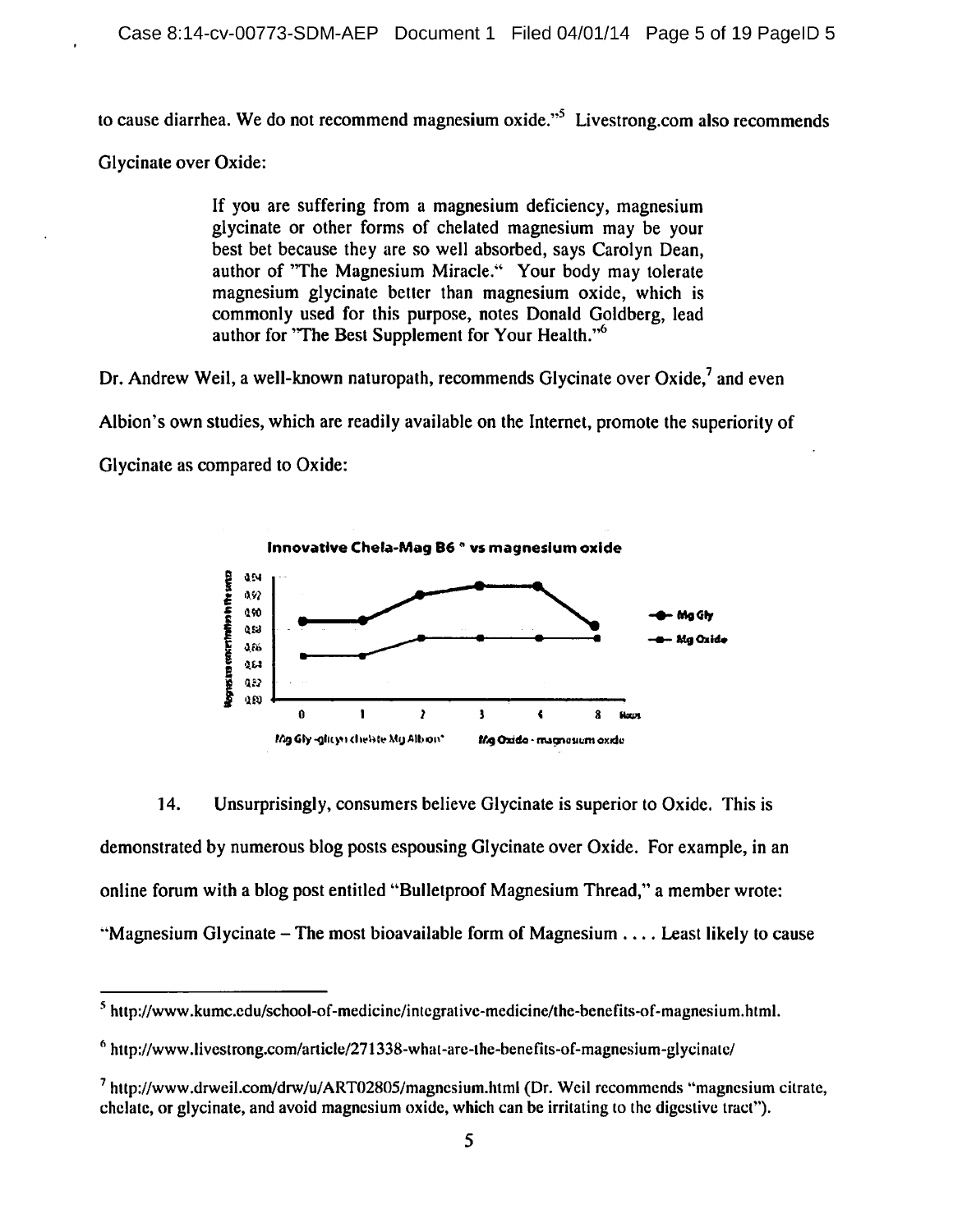loose stools" and "Magnesium Oxide – VERY POORLY ABSORBED – out of 400 mg only AT MOST 80 mg of magnesium absorbed by the body. The worst form of magnesium.<sup>8</sup> In another blog post on MedHelp.org, <sup>a</sup> member wrote that Magnesium Glycinate is one of the best forms of magnesium and that "Chelated magnesium [which includes Glycinate] is far better absorbed than magnesium oxide  $\ldots$ ."<sup>9</sup>

15. In part due to this increased consumer awareness and demand for Glycinate, Glycinate is significantly more expensive than Oxide. As noted by the Huffington Post, Magnesium Oxide is one of "the cheapest and most common forms [of Magnesium] found in supplements."<sup>10</sup> For example, Solaray, a supplement retailer, offers Magnesium Glycinate for \$12.98 per bottle, which contains 120 capsules and 400 milligrams ("mg") per serving (where each serving is four capsules). This computes to \$0.11/capsule or \$0.001/mg. By contrast, Nature Made, another supplement retailer, offers Magnesium Oxide for \$2.97 per bottle, which contains 100 capsules and 250 mg per serving (where each serving is one capsule). This calculates to \$0.03/capsule or \$0.0001/mg. Therefore, as between these two retailers, Magnesium Glycinate costs ten times more per mg than Oxide.

16. In addition to increased consumer demand, Glycinate is also more expensive because it is more costly to manufacture. Glycinate is <sup>a</sup> "chelated" form of Magnesium, which means it is combined with another substance to increase absorption. To chelate its Magnesium Glycinate, Albion uses <sup>a</sup> six-stage chelation process described in <sup>a</sup> promotional video on

<sup>&</sup>lt;sup>8</sup> http://forum.bulletproofexec.com/index.php?/topic/2078-bulletproof-magnesium-thread/

<sup>9</sup> http://www.medhelp.org/posts/Heart-Rhythm/Magnesium-supplcments----to-avoid---how-to-take-itand--safety/show/1002415

 $h_{\text{10}}$  http://www.huffingtonpost.com/dr-mark-hyman/magnesium-the-most-powerf b 425499.html ("Avoid magnesium carbonate, sulfate, gluconate, and oxide. They are poorly absorbed (and the cheapest and most common forms found in supplcmcnts).").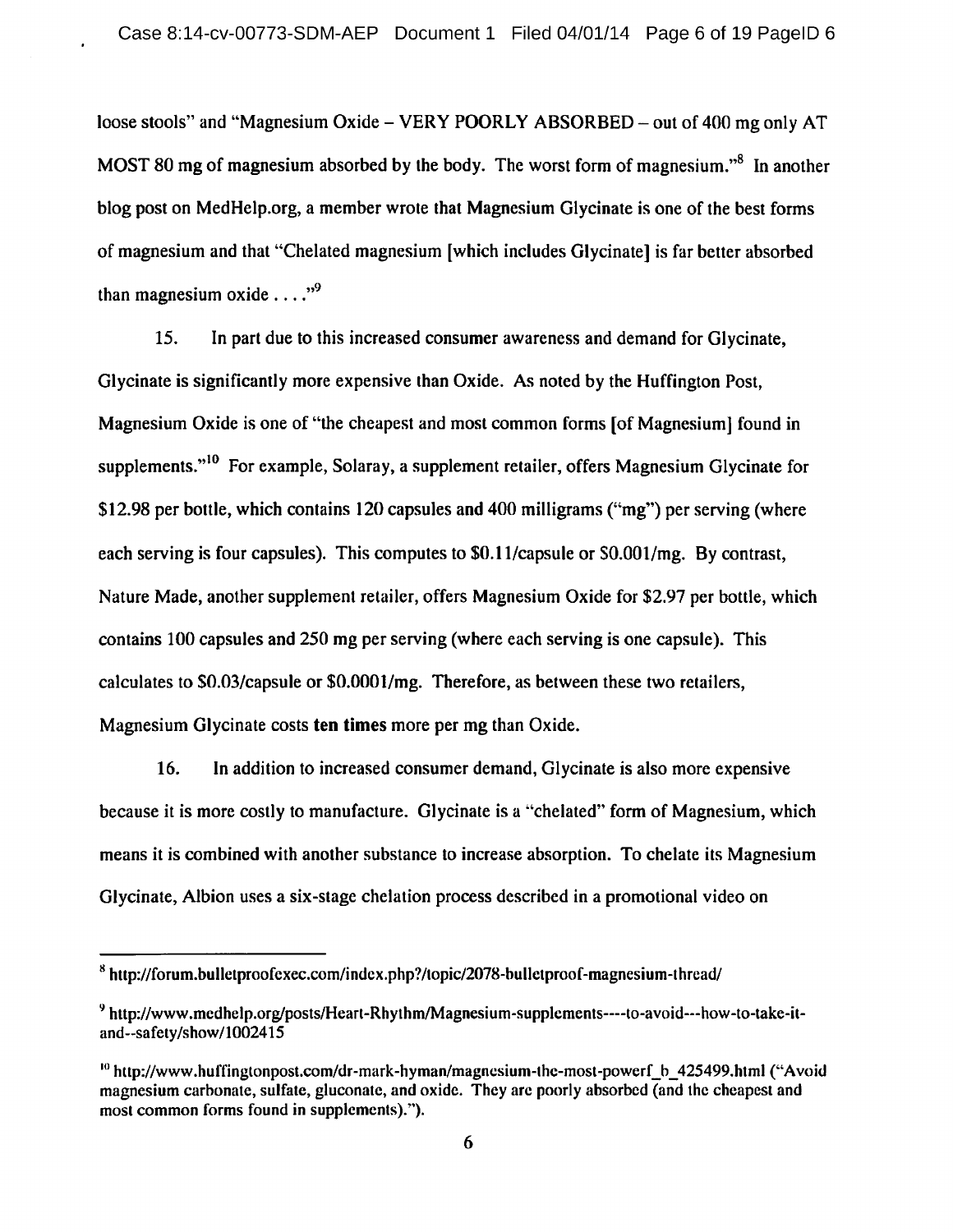Albion's homepage.<sup>11</sup> The machinery and expertise required to manufacture Glycinate is very expensive. Oxide is not chelated, and is therefore far less costly to manufacture.

17. To reduce these costs while maintaining consumer demand, Albion blended Oxide with Glycinate. Albion's Product Data Sheet lists Magnesium Glycinate and Magnesium Oxide as ingredients. Yet the labeling on Bluebonnet's final product, a label that is at least in part controlled by Albion, lists Glycinate but entirely omits Oxide:



Such deceptive labeling leads a reasonable consumer to believe that the Product is Glycinate, when in fact it is blended with an inferior form of Magnesium.

18. Like other members of the Class, Plaintiff purchased Bluebonnet's Chelated Magnesium believing it to have the qualities he sought (magnesium glycinate product), based on the unlawful and deceptive misrepresentations of Defendants.

19. Instead of receiving a Product that has the advantages of a Magnesium Glycinate, Plaintiff and members of the Class received a product containing both Magnesium Glycinate and an inferior Magnesium Oxide.

<sup>&</sup>lt;sup>11</sup> http://www.albionminerals.com/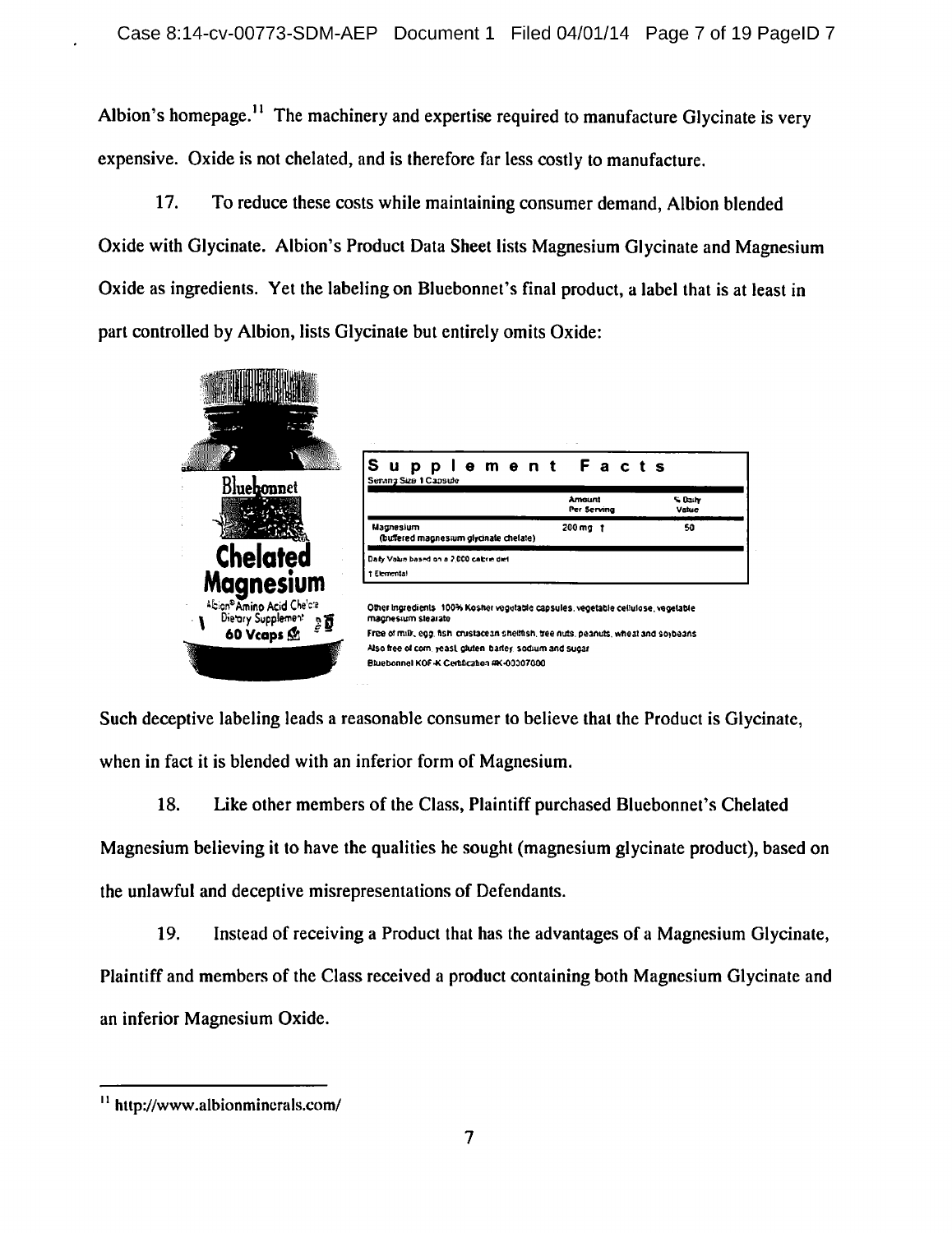20. Defendants' Product was worth less than what Plaintiff and members of the Class paid for it and Plaintiff and members of the Class lost monies as <sup>a</sup> result of Defendants' deception in that they did not receive what they paid for.

21. Defendants therefore earn <sup>a</sup> substantial additional profit by knowingly and intentionally misleading consumers into believing that the Product is Glycinate.

22. Moreover, Defendants' deceptive labeling practice defies the FDA's explicit instructions. 21 C.F.R.  $\S$  101.36 covers nutrition labeling of dietary supplements, and provides that "the label of <sup>a</sup> dietary supplement that is offered for sale shall bear nutrition labeling in accordance with this regulation unless an exemption is provided for the product in paragraph (h) of this section." 21 C.F.R.  $\S$  101.36(a). Defendants are not exempt under 21 C.F.R.  $\S$ 101.36(h)(3).

23. Defendants must abide by the labeling requirements set forth in 21 C.F.R. § 101.36. Specifically, Section 101.36(b)(2) applies to dietary ingredients and their subcomponents that have <sup>a</sup> "Reference Daily Intake" or "Daily Reference Value" under Section 101.9(c). Magnesium's daily reference value is readily available online:

| AGE       | <b>MATE</b> | <b>FEWALE</b>                    |
|-----------|-------------|----------------------------------|
| $1 - 3$   | 80 mg       | 80 mg                            |
| $4 - 8$   | $130 \, mg$ | $130 \, mg$                      |
| $9 - 13$  | 240 mg      | 240 mg                           |
| $14 - 18$ | 410 mg      | 360 mg (400 mg during pregnancy) |
| $19 - 30$ | 400 mg      | 310 mg (350 mg during pregnancy) |
| $31+$     | 420 mg      | 320 mg                           |

Section 101.9(c)(8)(iv) also includes magnesium as one of the minerals that is "essential" to human nutrition, and magnesium is explicitly referenced in Section 101.36(b)(2)(B). Section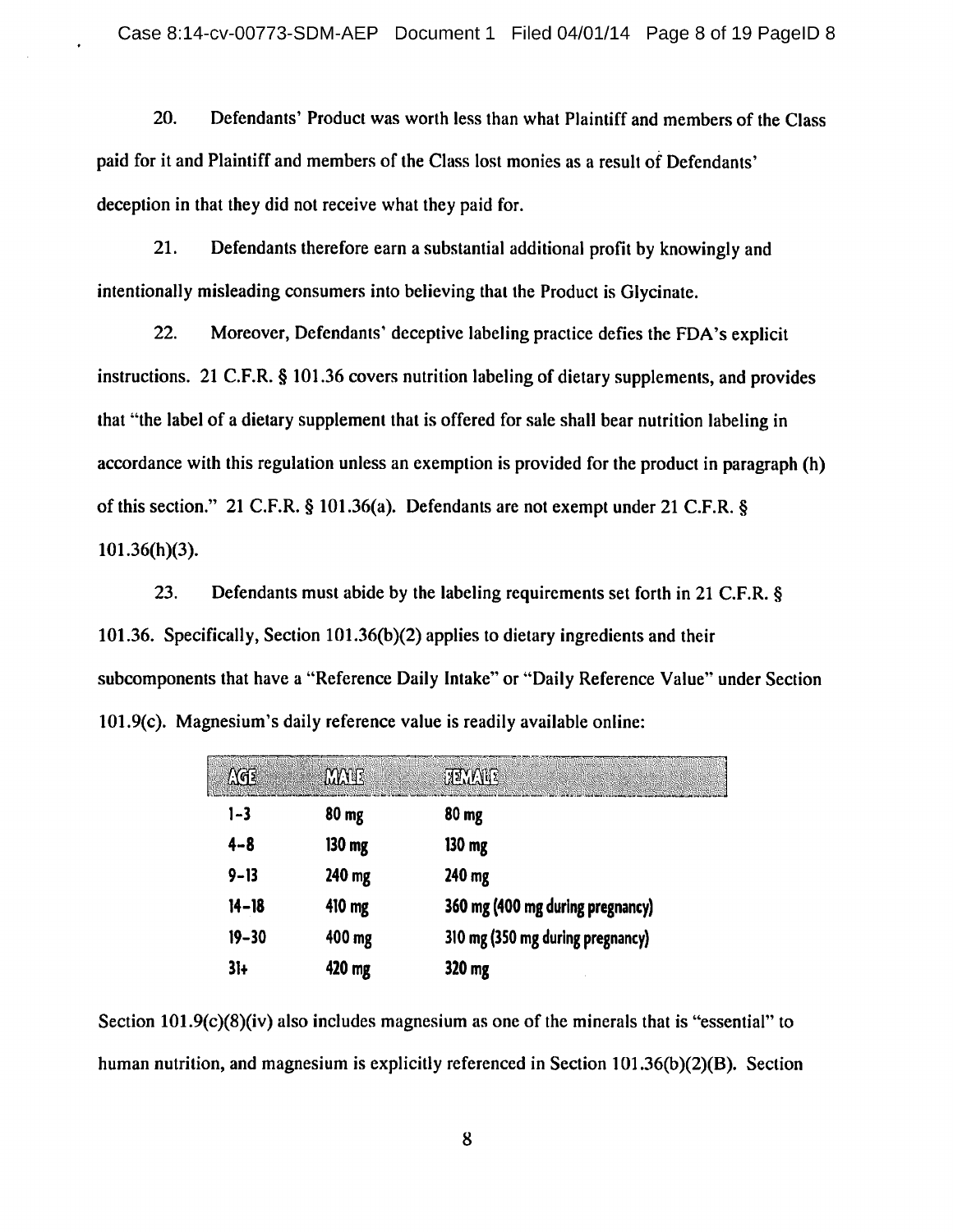101.36(b)(2) therefore applies to Defendants, and requires such Magnesium to be declared "when [it is] added to the product for purposes of supplementation, or when <sup>a</sup> claim is made about [it]." Because the Defendants' Magnesium is added to the Product for purposes of supplementation and claims about nutrient content and health are made about it, the Magnesium in the Product must be declared.

24. Although Defendants do list Magnesium, they only list Magnesium Glycinate, not Magnesium Oxide. This violates Section 101.36(d), which requires "source ingredients" to be disclosed either in the nutrition label or "outside and immediately below the nutrition label." Further, "[w]hen source ingredients are listed within the nutrition label, and two or more are used to provide <sup>a</sup> single dietary ingredient, all of the sources shall be listed within the parentheses in descending order by weight."  $21$  C.F.R. § 101.36(d)(2).

25. Glycinate and Oxide are source ingredients. Therefore, not only must Defendants disclose the Oxide contained in the Product, they must also list the respective weights of the Glycinate and Oxide.

26. Even if Defendants' Product were deemed a "proprietary blend," pursuant to Section 101.36(c)(2), each ingredient must nevertheless be listed in descending order of predominance by weight, in accordance with Section 101.36(b)(3). Thus, Defendants may not circumvent the FDA's disclosure requirements by simply calling the Product "proprietary." In fact, Albion must be aware of this disclosure requirement, as it discloses all of the ingredients of <sup>a</sup> proprietary blend contained in prostate health supplement called Natural Prostate Health, for which Albion supplies some of the underlying ingredients<sup>12</sup>:

<sup>12</sup> http://shop.enivausa.com/487786/en-us/product.aspx?id=26005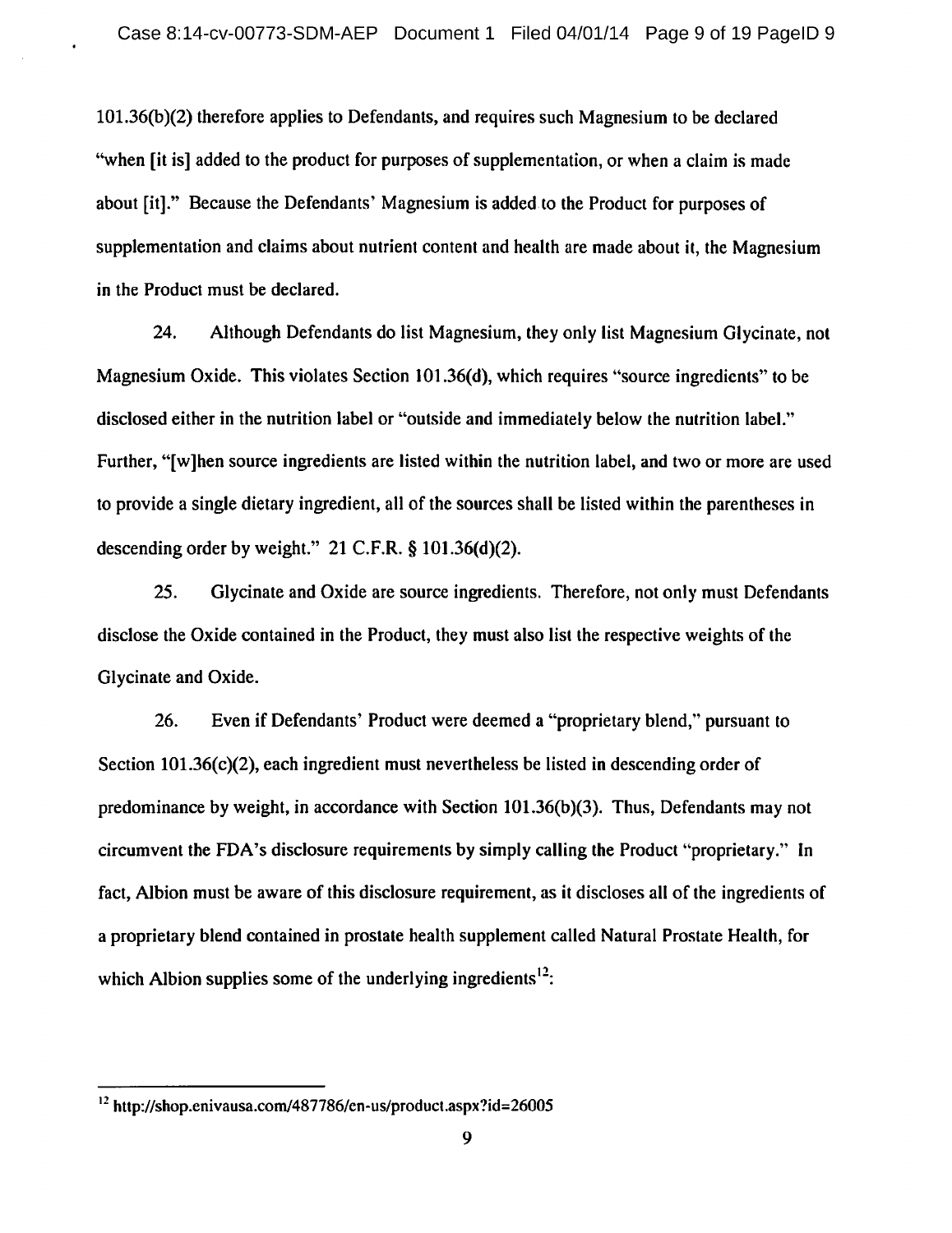| Supplement Facts<br>Serving Size: 2 Capsules<br>Servings Per Container: 30                |                                    |  |  |  |  |  |
|-------------------------------------------------------------------------------------------|------------------------------------|--|--|--|--|--|
|                                                                                           | % DV*<br><b>Amount Per Serving</b> |  |  |  |  |  |
|                                                                                           |                                    |  |  |  |  |  |
| Zinc                                                                                      | 100%<br>15 mg                      |  |  |  |  |  |
| Selenium                                                                                  | 36%<br>25 mcg                      |  |  |  |  |  |
|                                                                                           |                                    |  |  |  |  |  |
| <b>Proprietary Blend</b>                                                                  | 2,000 mg                           |  |  |  |  |  |
| <b>Saw Palmetto Fruit Extract</b>                                                         |                                    |  |  |  |  |  |
| <b>Beta-Sitosterol with Phytosterols</b>                                                  |                                    |  |  |  |  |  |
| Pygeum Africanum Bark Extract                                                             |                                    |  |  |  |  |  |
| <b>Cranberry Extract</b>                                                                  |                                    |  |  |  |  |  |
| <b>Stinging Nettle Root Extract</b>                                                       |                                    |  |  |  |  |  |
| <b>Grape Seed Extract</b>                                                                 |                                    |  |  |  |  |  |
| Evening Primrose Seed Oil (for GLA, ALA, PLA)                                             |                                    |  |  |  |  |  |
| <b>Pumpkin Seed Oil</b>                                                                   |                                    |  |  |  |  |  |
| Percent Daily Value (DV) is based on a 2000 calorie diet.<br>Daily Value not established. |                                    |  |  |  |  |  |

Defendants therefore knowingly and intentionally hide the fact that the Product contains Oxide so they can turn an additional profit at the consumer's expense.

27. This is precisely what happened to Plaintiff. In or around December 2013, Mr. Hoffman decided to try Magnesium supplements as <sup>a</sup> potential natural remedy for his sleeping trouble. Plaintiff purchased one bottle of the Product. After taking the Product for two or three weeks and experiencing no beneficial effects, Plaintiff consulted several consumer reviews on Amazon.com to get more information about the Product. Plaintiff discovered more than one review regarding the Product that stated, contrary to the implication on the label, that it is not Glycinate and instead contains 50% Magnesium Oxide.

28. After reading this information, Plaintiff saw another post which explained that Magnesium Oxide is an inferior form of Magnesium because it has lower absorption rates and functions as <sup>a</sup> laxative. Plaintiff thereafter immediately stopped taking the Product.

29. Plaintiff conducted additional research on the Product and discovered that Swanson was the only company that discloses the fact that its similar product contains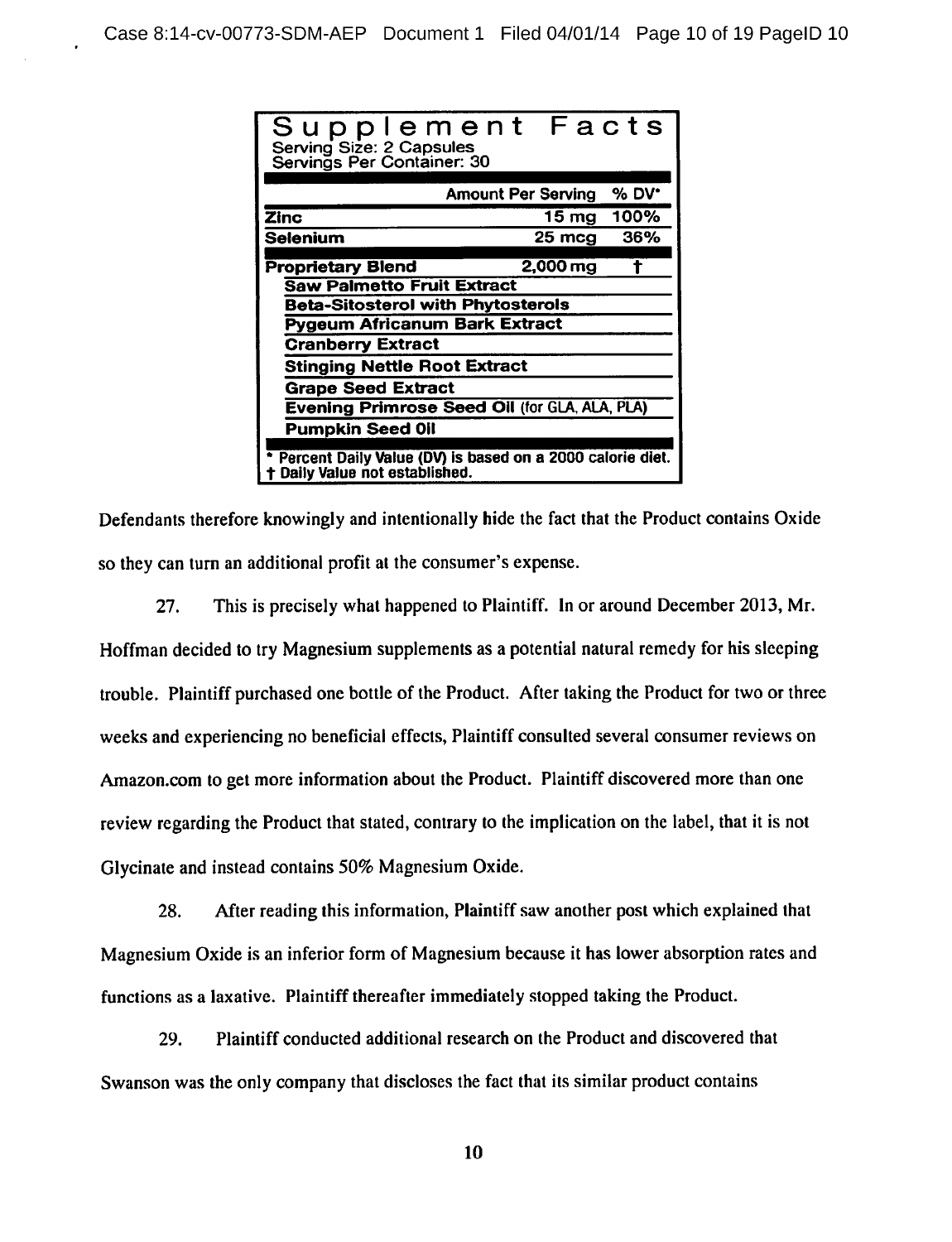Magnesium Oxide, and only in the "other ingredients" section below the more prominent "Supplement Facts" label, which lists Magnesium Glycinate. See Swanson Ultra Albion Chelated Magnesium Glycinate Supplement Facts below:

# Supplement Facts

Serving Size <sup>1</sup> Capsule

|                                                              | <b>Amount Per Serving</b> | % Daily Value |  |
|--------------------------------------------------------------|---------------------------|---------------|--|
| Magnesium (from TRAACS@magnesium glycinate chelate buffered) | $133 \text{ m}$ g         | 33%           |  |

Other ingredients: Gelatin, magnesium oxide, citric acid, maltodextrin, may contain one or more of the following: microcrystalline cellulose (plant fiber), magnesium stearate, silica.

30. Through his inquiries, Plaintiff discovered that Albion dictates the labeling to its suppliers by way of <sup>a</sup> licensing agreement. A representative from one of Albion's retailers told Plaintiff that they were following Albion's guidelines by not listing Magnesium Oxide as an ingredient, stating "Albion did review, direct, and approve the current content of our label." Moreover, the representative stated that Albion's review was pursuant to "contractual agreements." It is therefore apparent that Albion exercises control over the Product's labeling, and either explicitly or implicitly instructs its retailers not to disclose Magnesium Oxide.

31. In fact, another magnesium retailer has acknowledged that Magnesium Oxide should have been listed as an ingredient in its products, and apologized for the mislabeling.

32. Nuvari, a seller of Magnesium ULTRA - High Absorbency Buffered Magnesium Glycinate Chelated From Albion Labs has stated on its product page on Amazon that "We have conducted further research into this matter and have spoken further with our supplier and Albion.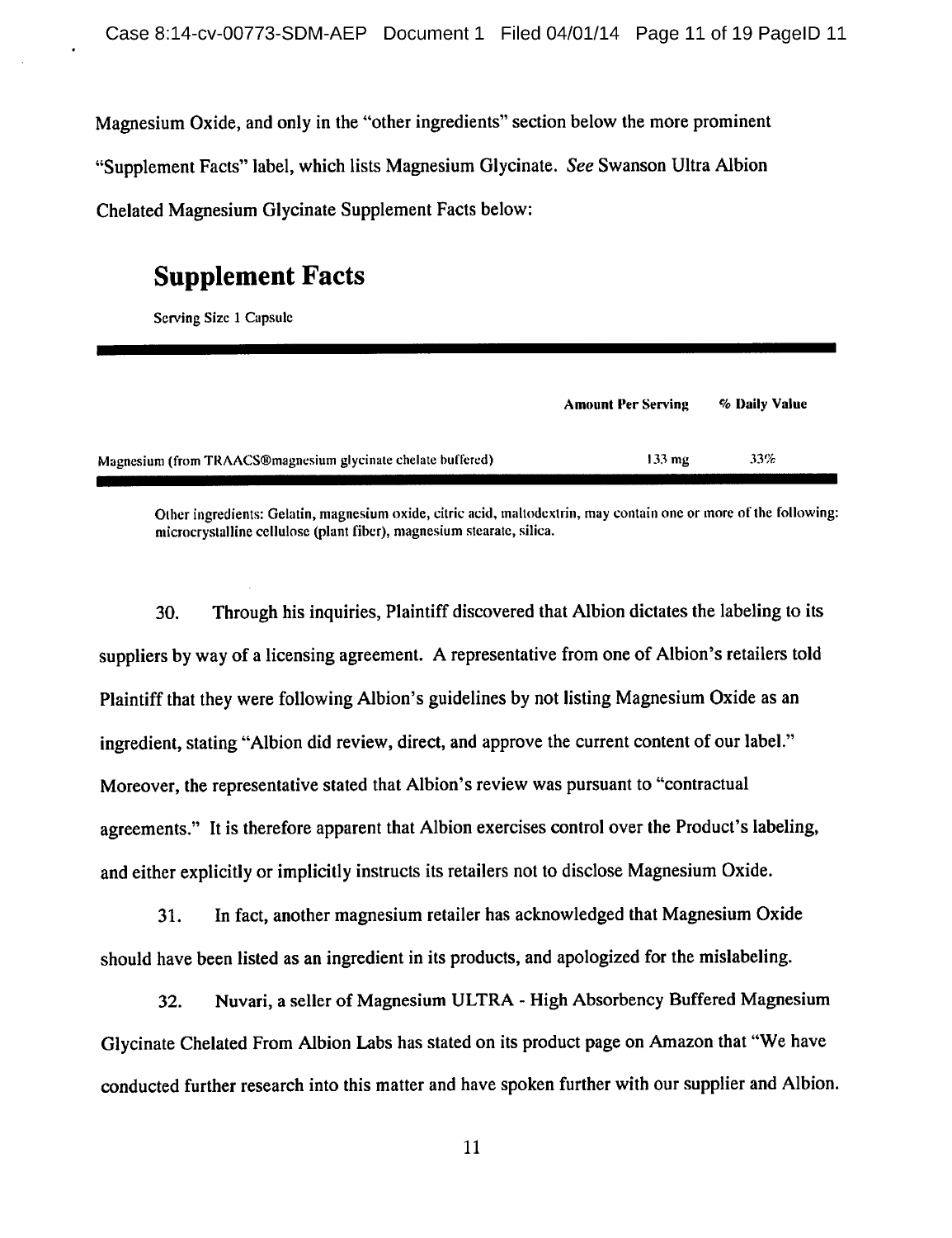It appears that our supplier failed to list the following other ingredients in the supplement facts provided for our label: magnesium oxide, citric acid, maltodextrin, silica. These ingredients are part of the formula manufactured by Albion. They are not added in afterwards by our supplier. Nevertheless, it is required that they appear in the ingredients. We are very disappointed to learn that our labeling is incorrect. We will be closing our Amazon listing this week in order to have our product relabeled and the ingredients listed properly."<sup>13</sup>

33. This was repeated in an email to Plaintiff's counsel dated January 20, 2014,

attached hereto as Exhibit 1, stating:

We have been looking into this matter thoroughly and have finally discovered what we believe to be the problem. Our supplier, a contract manufacturing company, provided us with the supplement facts to put on our label. It seems that they have considered the Buffered Magnesium Bisglycinate Chelate an ingredient unto itself with no need to mention what is in it. As they are <sup>a</sup> certified GMP company we did not feel the need to second guess this. After our initial talks with Albion, we mistakenly believed this was <sup>a</sup> licensing agreement issue and that <sup>a</sup> product such as this didn't need to reveal it's exact ingredient list. After discussing further with Albion and finally receiving <sup>a</sup> spec sheet for the material, it became clear the following ingredients should in fact be included on the label under FDA guidelines: magnesium oxide, citric acid, maltodextrin, and silica. These ingredients should have appeared on our label under the other ingredients list.

Needless to say, we are very disappointed to learn that our labeling is incorrect. And we are now working with our supplier to remedy the situation. It has never been our intent to mislead or hide anything. We only wish to provide <sup>a</sup> quality product to consumers.

It is our decision to close our Amazon listing for this product until it is relabeled and the ingredients properly listed.

Best Regards,

Nuvari Life

<sup>&</sup>lt;sup>13</sup> http://www.amazon.com/specifically-ingredient-telling-provides-

ingredients/forum/Fx3LFGZHGWGWM1F/Tx1EUOVE2ISN3Z/1/ref=cm\_cd\_dp\_aar\_al\_a?\_encoding=UTF8&asin =BOOEAPQIRU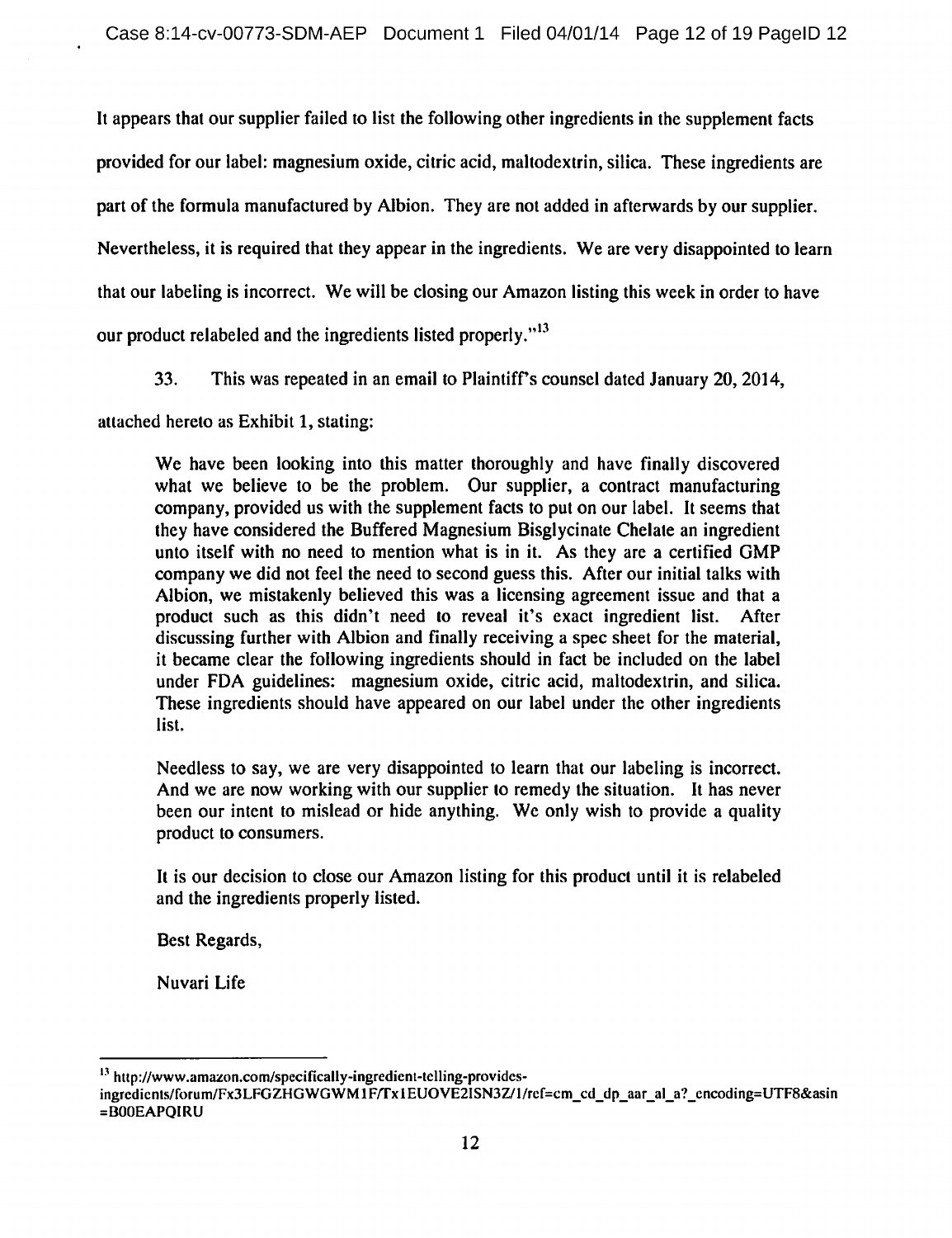34. Moreover, Nuvari further stated in an email to Plaintiff's counsel that "[w]e've contacted and spoken with Albion more than once about their Buffered Magnesium Bisglycinate Chelate and how it should be labeled. They clearly told us that the labeling is fine the way it is; that it doesn't need to mention Magnesium Oxide; and that it's been sold that way for <sup>20</sup> years."

35. Notwithstanding Albion's directive, Bluebonnet is required to abide by the FDA regulations set forth above. Bluebonnet could and should have resisted Albion's instructions by either listing Oxide as an ingredient on the Supplement Facts panel, or refusing to purchase the Product.

36. Bluebonnet therefore cannot claim innocence; by only listing "Magnesium Glycinate" as an ingredient on the Supplement Facts panel and failing to disclose Oxide as an ingredient, Defendants were able to charge an unwarranted price premium for an adulterated product.

#### CLASS ACTION ALLEGATIONS

37. Plaintiff brings this action on his own behalf and, pursuant to Federal Rule of Civil Procedure 23, on behalf of <sup>a</sup> class of all persons who, during the period of April 1, <sup>2008</sup> through present, purchased the Product (the "Class"). Excluded from the Class are Defendants and any parent, subsidiary, or affiliate of Defendants.

38. This action is brought as <sup>a</sup> class action for the following reasons:

- A. The Class consists of tens of thousands of persons and is therefore so numerous that joinder of all members, whether otherwise required or permitted, is impracticable;
- B. There are questions of law or fact common to the Class that predominate over any questions affecting only individual members, including: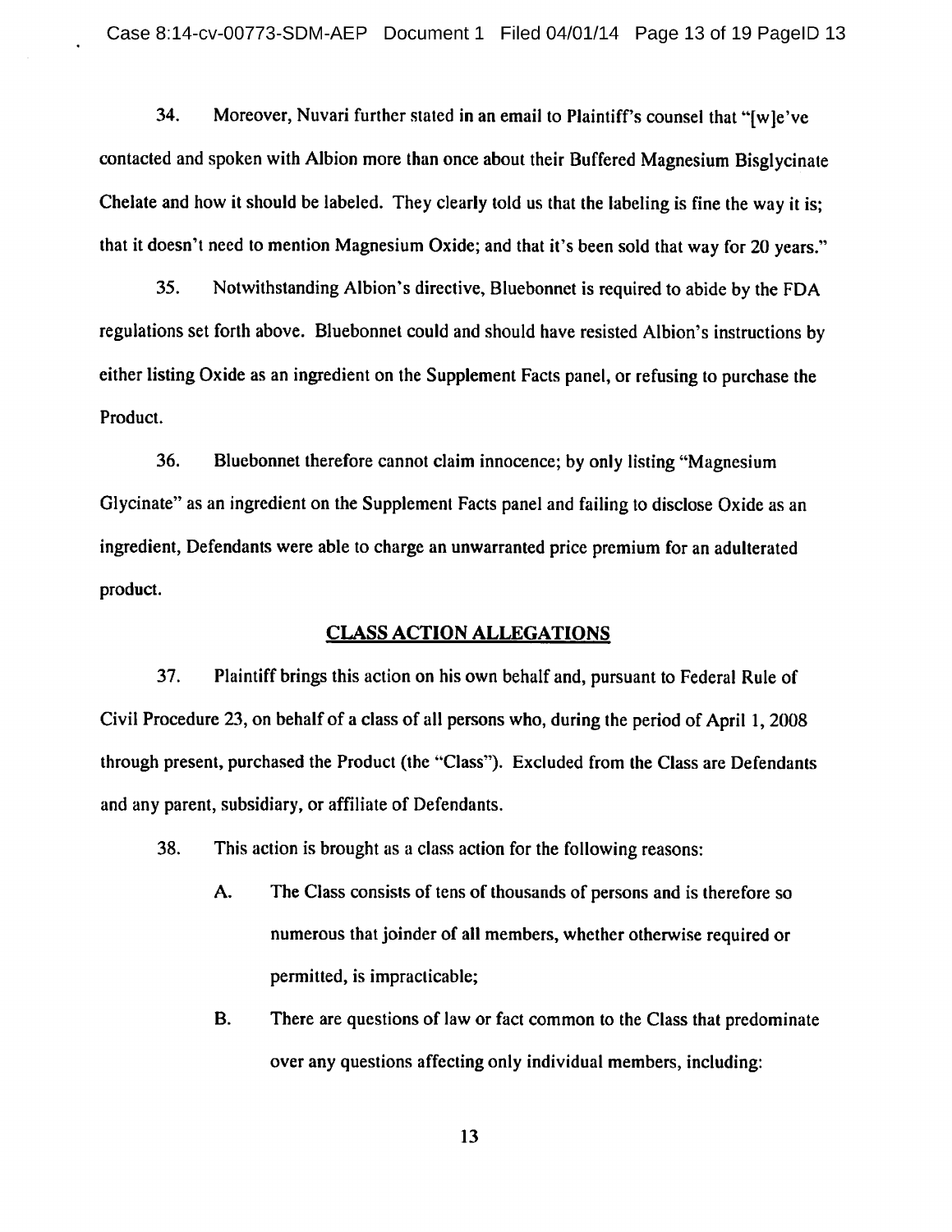i. Whether Defendants violated F.S.A.  $\S$  501.204 et seq.;

ii. The wholesale and retail prices of the Product, Magnesium Glycinate, and Magnesium Oxide;

iii. The cost of manufacturing the Product, Magnesium Glycinate, and Magnesium Oxide;

iv. Whether <sup>a</sup> reasonable consumer would believe that the Product contains Magnesium Glycinate without Magnesium Oxide;

v. Whether Albion required Bluebonnet to include Magnesium Glycinate, and to exclude Magnesium Oxide, from the Product's labeling;

vi. Whether Defendants knew the Product was mislabeled;

vii. Whether Defendants knowingly deceived consumers;

viii. Whether Defendants intentionally deceived consumers;

ix. Whether Defendants' labeling and pricing scheme constitutes an unfair method of competition;

x. Whether Defendants' labeling and pricing scheme is an unconscionable act or practice;

xi. Whether Defendants' labeling and pricing scheme is an unfair or deceptive act or practice;

xii. Whether Defendants have been unjustly enriched by their labeling and pricing scheme;

xiii. Whether Defendants should be enjoined from continuing their labeling and pricing scheme;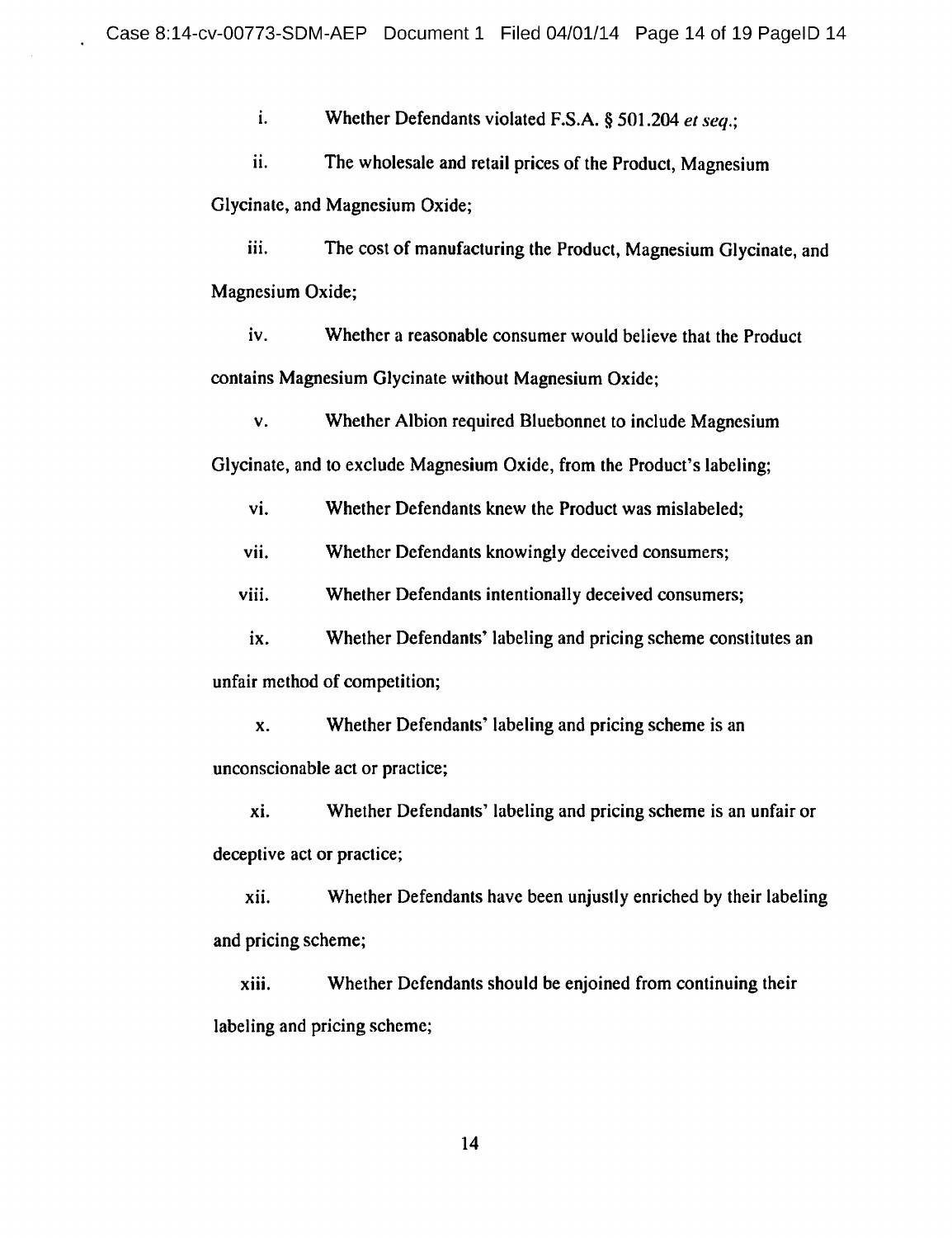- C. The claims asserted by Plaintiff are typical of the claims of the members of the Class;
- D. Plaintiff will fairly and adequately protect the interests of the Class, and Plaintiff has retained attorneys experienced in class and complex litigation, including class action litigation involving state statutes protecting consumers from deceptive and unfair trade practices;
- E. Prosecuting separate actions by individual class members would create <sup>a</sup> risk of inconsistent or varying adjudications with respect to individual class members that would establish incompatible standards of conduct for Defendants;
- F. Defendants have acted on grounds that apply generally to the Class, i.e., mislabeling and charging an unjustifiable price premium for the Product, so that final injunctive relief prohibiting Defendants from continuing their unfair and deceptive practice is appropriate with respect to the Class as <sup>a</sup> whole; and
- G. A class action is superior to other available methods for the fair and efficient adjudication of the controversy, for at least the following reasons:

i. Absent <sup>a</sup> class action, Class members as <sup>a</sup> practical matter will be unable to obtain redress; Defendants' violations will continue without remedy; additional consumers will be harmed; and Defendants will continue to reap and retain its ill-gotten gains;

ii. It would be <sup>a</sup> substantial hardship for most individual members of the Class if they were forced to prosecute individual actions;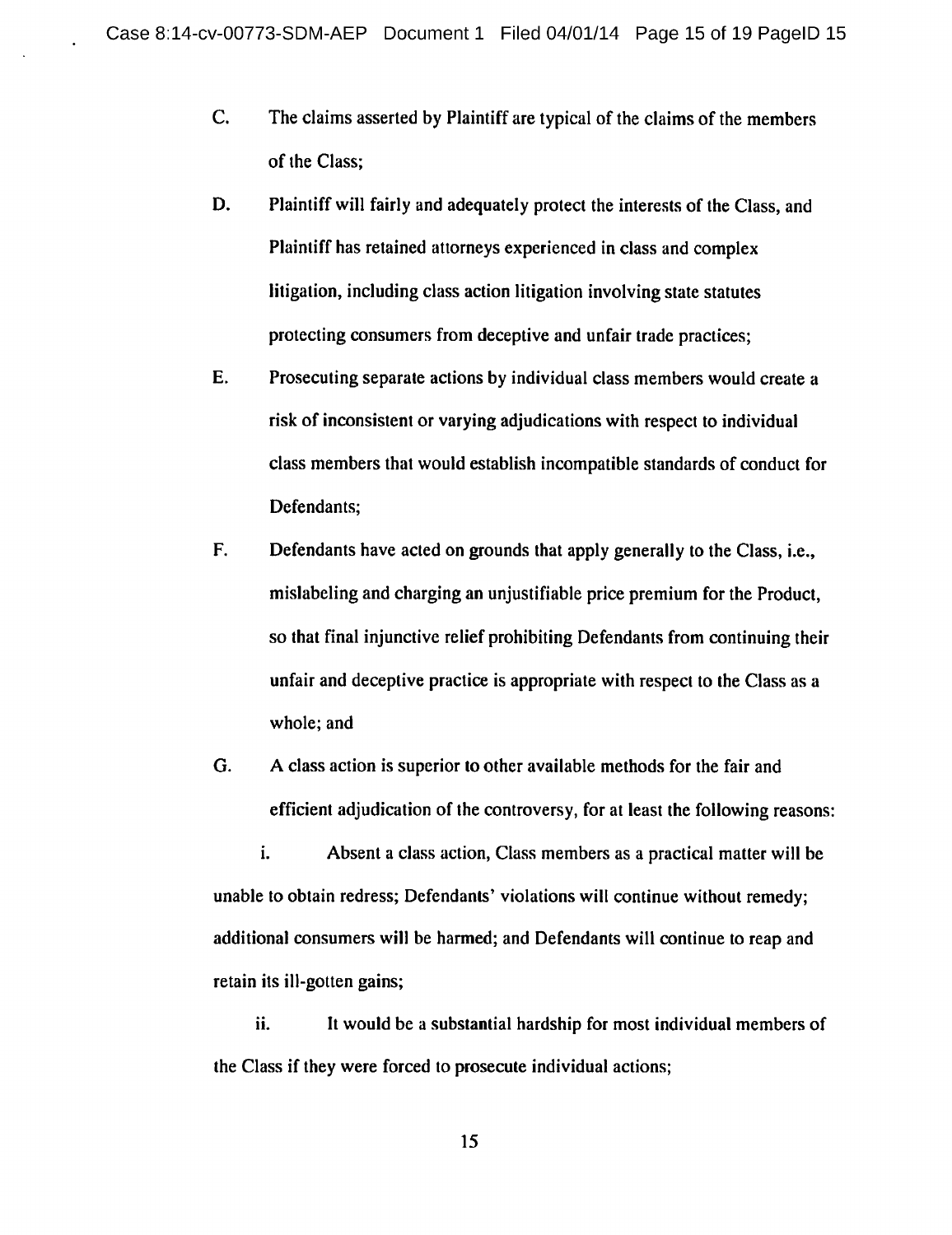iii. When the liability of Defendants has been adjudicated, the Court

will be able to determine the claims of all members of the Class;

iv. A class action will permit an orderly and expeditious

administration of Class claims and foster economies of time, effort, and expense;

v. The lawsuit presents no difficulties that would impede its

management by the Court as <sup>a</sup> class action; and

vi. Defendants have acted on grounds generally applicable to Class members, making Class-wide monetary and injunctive relief appropriate.

# FIRST CAUSE OF ACTION (Violation of the Florida Deceptive and Unfair Trade Practices Act,  $F.S.A. \S 501.204$  et. seq.)

39. Plaintiff repeats and re-alleges the allegations contained in Paragraphs  $1 - 36$ above as if fully set forth herein.

40. The elements to state <sup>a</sup> claim under the Florida Deceptive and Unfair Trade Practices Act are (1) <sup>a</sup> deceptive act or unfair practice, (2) causation, and (3) actual damages.

41. Defendants' labeling and pricing scheme constitutes <sup>a</sup> deceptive act because it is <sup>a</sup> representation, omission, or practice that that is likely to mislead <sup>a</sup> consumer acting reasonably under the circumstances, to the consumer's detriment. Defendants represent that the Product contains Magnesium Glycinate but omit the fact that it also contains Magnesium Oxide. This mislabeling practice is likely to mislead <sup>a</sup> consumer acting reasonably under the circumstances into believing that the Product is Magnesium Glycinate. As <sup>a</sup> result of this reasonable but erroneous belief, tens of thousands of consumers have paid and continue to pay an unjustified price premium for Defendants' Product.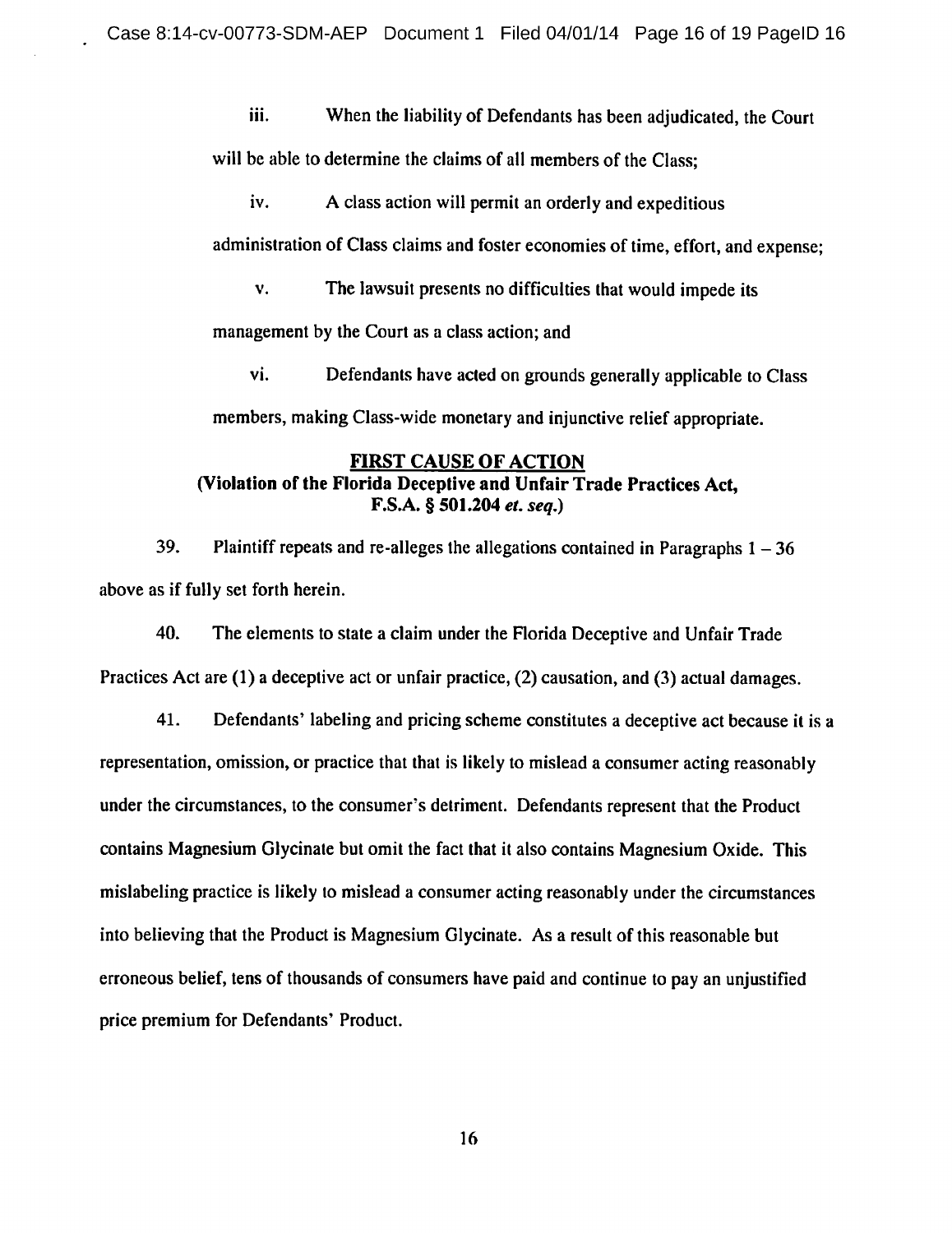42. Defendants' labeling and pricing scheme constitutes an unfair practice because it offends established public policy and is immoral, unethical, oppressive, unscrupulous or substantially injurious to consumers. By representing that the Product contains Magnesium Glycinate without Magnesium Oxide, Defendants charge an immoral, unethical, oppressive, and unscrupulous price premium that is substantially injurious to consumers.

43. As <sup>a</sup> direct and proximate result of Defendants' deceptive acts and unfair practices, Plaintiff and the Class paid <sup>a</sup> price premium for an inferior product. It was reasonably foreseeable that the Product label would lead <sup>a</sup> reasonable consumer to believe that the Product contains Glycinate, and that such <sup>a</sup> consumer would unknowingly pay <sup>a</sup> price premium for the Product even though it is less expensive to manufacture, has <sup>a</sup> greater laxative effect, and has lower bioavailability than Magnesium Glycinate.

44. Consumers suffered actual damages because they paid the fair market price for Magnesium Glycinate when the Product they purchased contained both Magnesium Glycinate and Magnesium Oxide, the latter of which is <sup>a</sup> less expensive and inferior form of Magnesium.

45. The above-described deceptive acts and unfair practices by Defendants present an ongoing threat to the Class. Plaintiff is informed and believes and thereon alleges that Defendants have systematically perpetrated deceptive acts and unfair practices upon members of the public and have knowingly and intentionally misled Plaintiff and members of the Class.

# SECOND CAUSE OF ACTION (Unjust Enrichment)

46. Plaintiffs repeat and re-allege the allegations contained in Paragraphs  $1 - 36$ above as if fully set forth herein.

47. By deceiving consumers into paying more for <sup>a</sup> less expensive and inferior product, Defendants have unjustly enriched themselves at the expense of Plaintiff and the Class.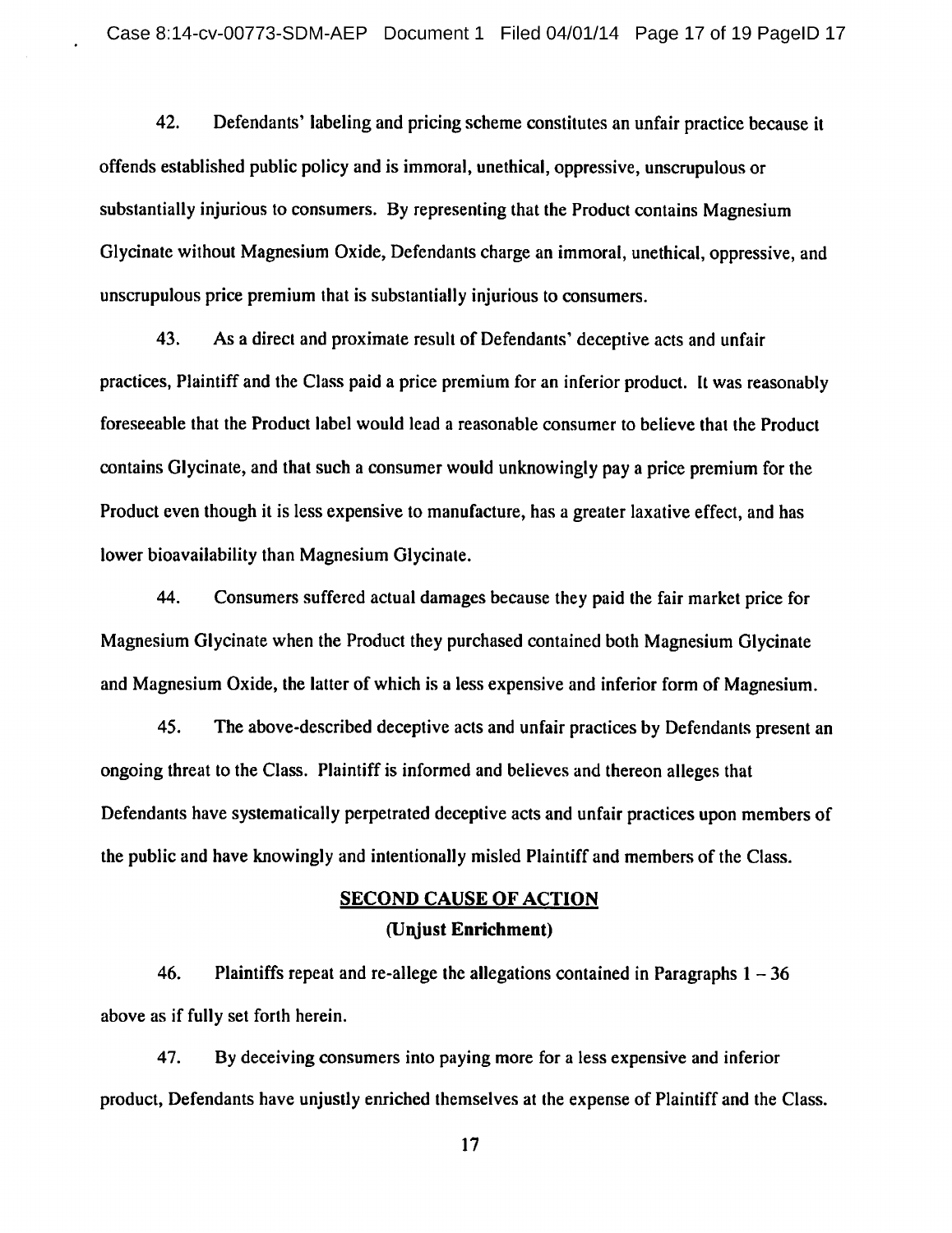Defendants are therefore required in equity and good conscience to compensate Plaintiff and members of the Class for the damages they have suffered as <sup>a</sup> result of Defendants' inequitable conduct.

48. By reason of the foregoing, Defendants are liable to Plaintiff and the Class for the damages that they have suffered as <sup>a</sup> result of Defendants' actions, the amount of such damages to be determined at trial, plus attorneys' fees.

### PRAYER FOR RELIEF

WHEREFORE, Plaintiff respectfully requests that the Court enter judgment against Defendants as follows:

1. Certifying this action as <sup>a</sup> class action as soon as practicable, with the Class as defined above;

2. On Plaintiff's First Cause of Action, awarding against Defendants the damages that Plaintiff and the other members of the Class have suffered as <sup>a</sup> result of Defendants' actions, the amount of such damages to be determined at trial, and ordering appropriate injunctive relief, including a prohibition against Defendants' deceptive acts and unfair practices of mislabeling and overcharging for the Product;

3. On Plaintiff's Second Cause of Action, awarding against Defendants the damages that Plaintiff and the other members of the Class have suffered as <sup>a</sup> result of Defendants' actions, the amount of such damages to be determined at trial;

4. Awarding Plaintiff and the Class interest, costs and attorneys' fees; and

5. Awarding Plaintiff and the Class such other and further relief as this Court deems just and proper.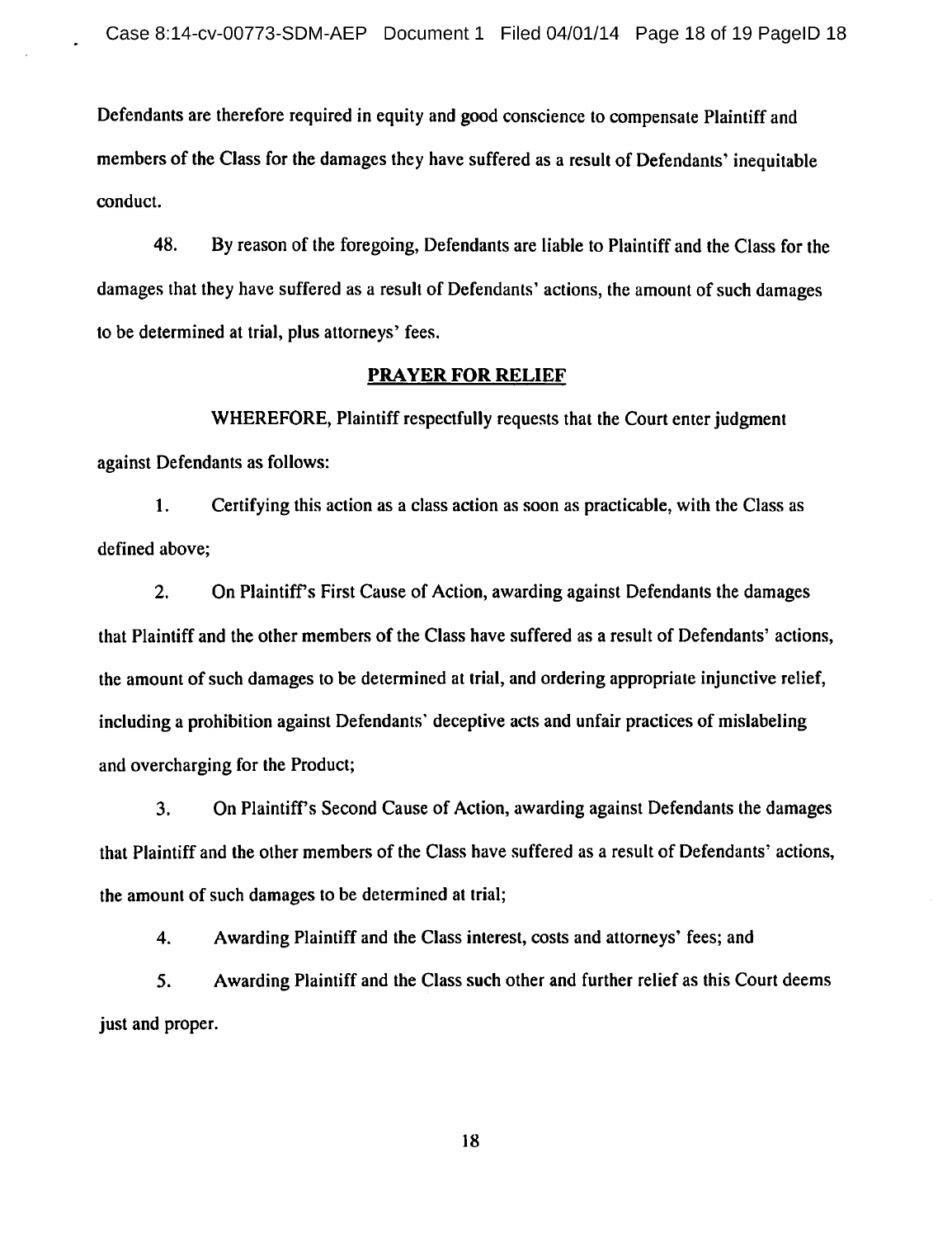Case 8:14-cv-00773-SDM-AEP Document 1 Filed 04/01/14 Page 19 of 19 PagelD 19

#### DEMAND FOR TRIAL BY JURY

Pursuant to Federal Rule of Civil Procedure 38, Plaintiff demands a trial by jury.

Dated: April 1, 2014

Respectfully submitted,

## MORGAN & MORGAN COMPLEX LITIGATION GROUP

J. Andrew Meyer, Esq. (FBN 0056766) 201 North Franklin Street, 7th Floor Tampa. Florida 33602 Telephone: (813) 223-5505 Facsimile: (813) 222-2434

E-mail:  $ameyer(\hat{\omega})$  for the people.com

### MEISELMAN, PACKMAN, NEALON SCIALABBA & BAKER P.C.

Todd S. Garber (Pro Ilac Vice Forthcoming) 1311 Mamaroneck Avenue White Plains, New York 10605 Tel: (914) 517-5000 E-mail: tgarber@ mpnsb.com

### RICHARD W. MEIROWITZ, ESQ.

(Pro Hac Vice Forthcoming) <sup>10</sup> Muncy Avenue Suite 606 West Babylon, New York 11704 Tel: (917) 612-3409 E-mail: Meirowitz@aol.com

-and-

### REESE RICHMAN LLP

Kim E. Richman (Pro Ilac Vice Forthcoming) 875 Avenue of the Americas. 18th Floor New York. New York <sup>10001</sup> Tel: (212) 643-0500 E-mail: krichman@reeserichman.com

Attorneys for Plaintiffs and the Class